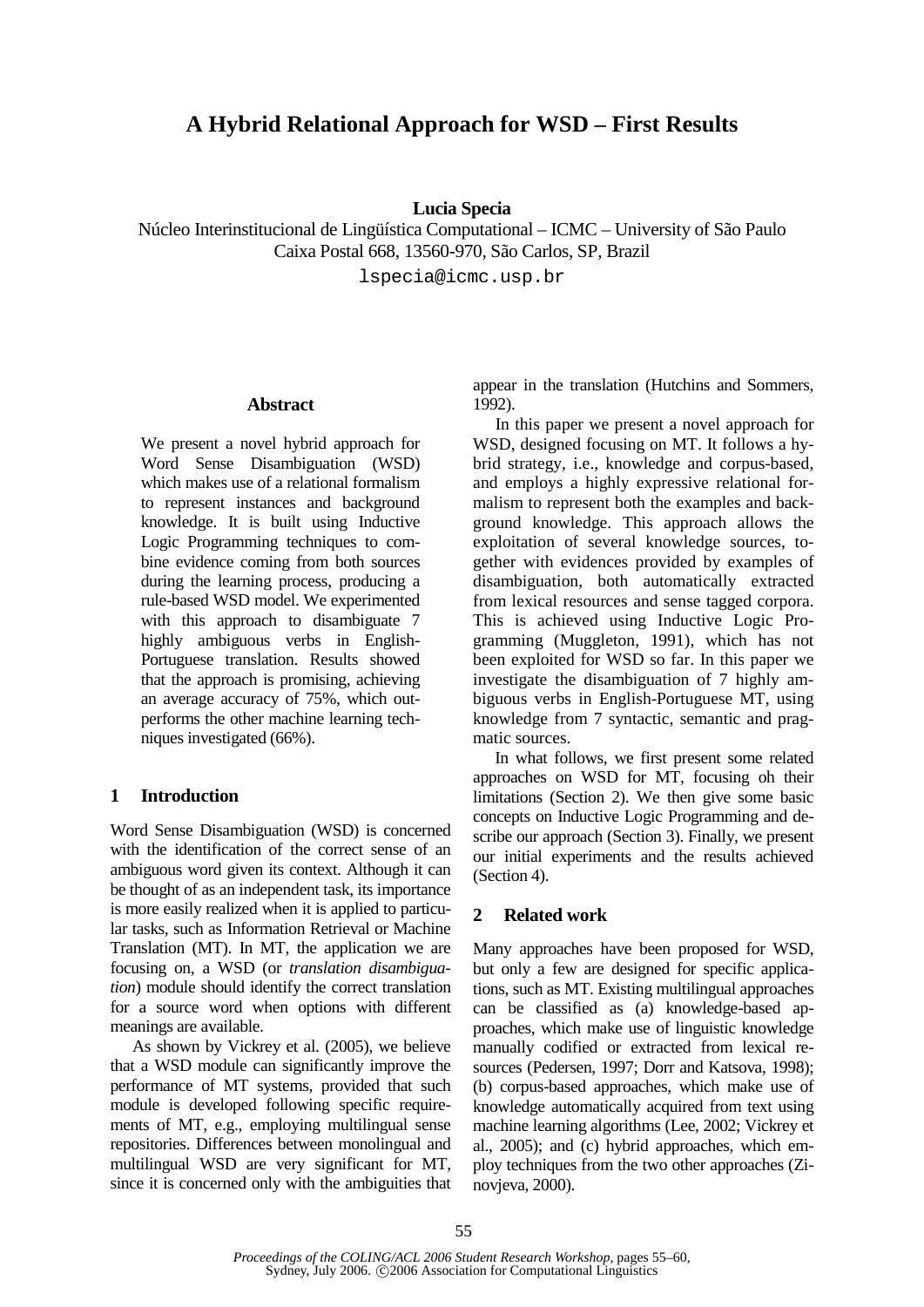Hybrid approaches potentially explore the advantages of both other strategies, yielding accurate and comprehensive systems. However, they are quite rare, even in monolingual contexts (Stevenson and Wilks, 2001, e.g.), and they are not able to integrate and use knowledge coming from corpus and other resources during the learning process.

In fact, current hybrid approaches usually employ knowledge sources in pre-processing steps, and then use machine learning algorithms to combine disambiguation evidence from those sources. This strategy is necessary due to the limitations of the formalism used to represent examples in the machine learning process: the propositional formalism, which structures data in attribute-value vectors.

Even though it is known that great part of the knowledge regarding to languages is relational (e.g., syntactic or semantic relations among words in a sentence) (Mooney, 1997), the propositional formalism traditionally employed makes unfeasible the representation of substantial relational knowledge and the use of this knowledge during the learning process.

According to the attribute-value representation, one attribute has to be created for every feature, and the same structure has to be used to characterize all the examples. In order to represent the syntactic relations between every pair of words in a sentence, e.g., it will be necessary to create at least one attribute for each possible relation (Figure 1). This would result in an enormous number of attributes, since the possibilities can be many in distinct sentences. Also, there could be more than one pair with the same relation.

| Sentence: John gave to Mary a big cake. |                          |               |          |
|-----------------------------------------|--------------------------|---------------|----------|
| $verb_{1-subi_1}$                       | $vert$ -obj <sub>1</sub> | $mod_1-obj_1$ | $\cdots$ |
| give-john                               | give-cake                | big-cake      | .        |

Figure 1. Attribute-value vector for syntactic relations

Given that some types of information are not available for certain instances, many attributes will have null values. Consequently, the representation of the sample data set tends to become highly sparse. It is well-known that sparseness on data ensue serious problems to the machine learning process in general (Brown and Kros, 2003). Certainly, data will become sparser as more knowledge about the examples is considered, and the problem will be even more critical if relational knowledge is used.

Therefore, at least three relevant problems arise from the use of a propositional representation in corpus-based and hybrid approaches: (a) the limitation on its expressiveness power, making it difficult to represent relational and other more complex

knowledge; (b) the sparseness in data; and (c) the lack of integration of the evidences provided by examples and linguistic knowledge.

# **3 A hybrid relational approach for WSD**

We propose a novel hybrid approach for WSD based on a relational representation of both examples and linguistic knowledge. This representation is considerably more expressive, avoids sparseness in data, and allows the use of these two types of evidence during the learning process.

### **3.1 Sample data**

We address the disambiguation of 7 verbs selected according to the results of a corpus study (Specia, 2005). To build our sample corpus, we collected 200 English sentences containing each of the verbs from a corpus comprising fiction books. In a previous step, each sentence was automatically tagged with the translation of the verb, part-of-speech and lemmas of all words, and subject-object syntactic relations with respect to the verb (Specia et al., 2005). The set of verbs, their possible translations, and the accuracy of the most frequent translation are shown in Table 1.

| <b>Verb</b>      | # Translations | <b>Most frequent</b><br>translation - $\%$ |
|------------------|----------------|--------------------------------------------|
| come             | 11             | 50.3                                       |
| get              | 17             | 21                                         |
| give             |                | 88.8                                       |
| $\overline{g}$ O |                | 68.5                                       |
| look             |                | 50.3                                       |
| make             | 11             | 70                                         |
| take             | 13             | 28.5                                       |

Table 1. Verbs and their possible senses in our corpus

#### **3.2 Inductive Logic Programming**

We utilize Inductive Logic Programming (ILP) (Muggleton, 1991) to explore relational machine learning. ILP employs techniques of both Machine Learning and Logic Programming to build firstorder logic theories from examples and background knowledge, which are also represented by means of first-order logic clauses. It allows the efficient representation of substantial knowledge about the problem, and allows this knowledge to be used during the learning process. The general idea underlying ILP is:

# **Given:**

- a set of positive and negative examples *E =*   $E^+ \cup E^-$ 

- a predicate *p* specifying the target relation to be learned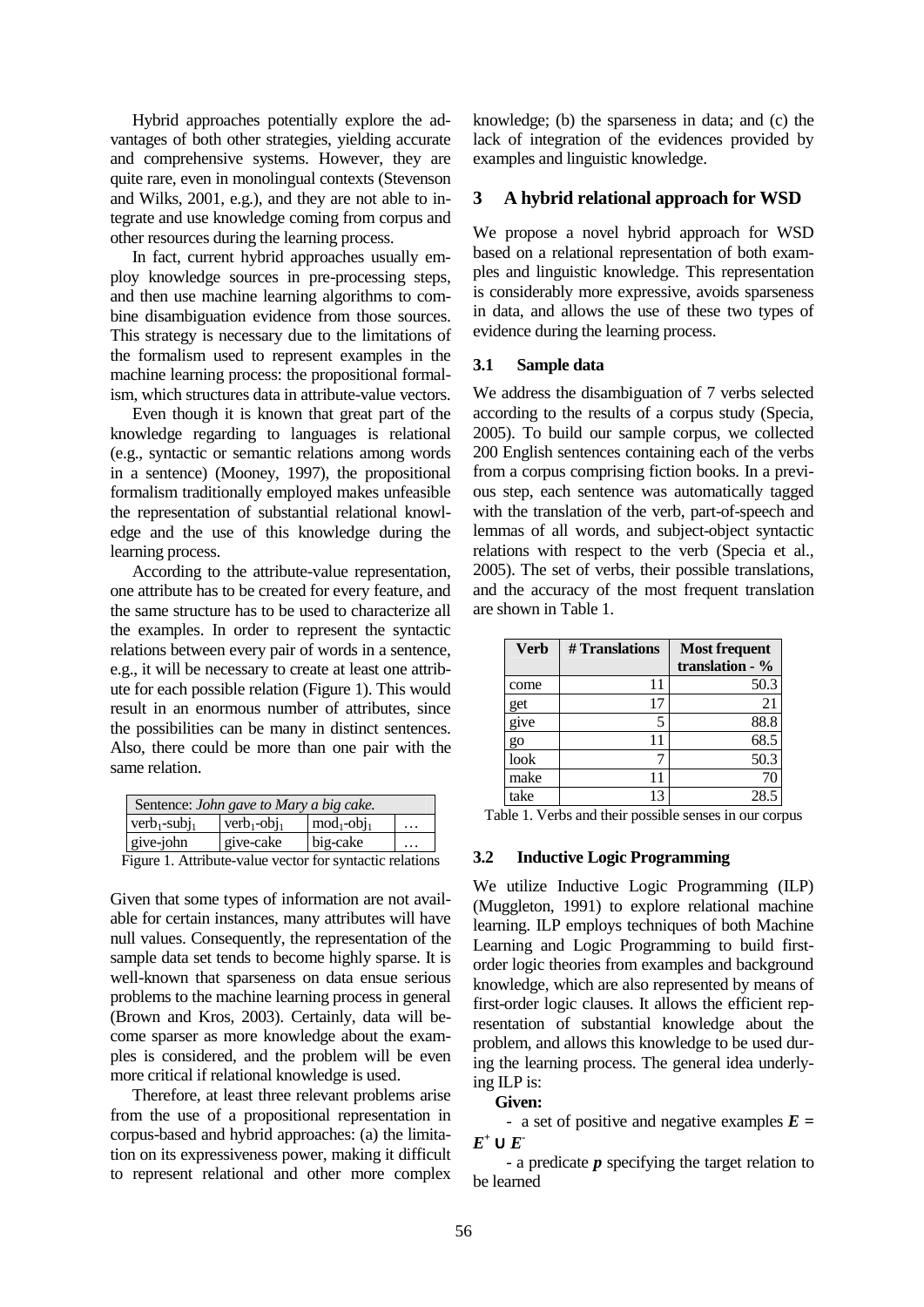- knowledge  $\boldsymbol{K}$  of a certain domain, described according to a language  $L_k$ , which specifies which other predicates  $q_i$  can be part of the definition of  $p$ .

**The goal is:** to induce a hypothesis (or theory) *h*  for  $p$ , with relation to  $E$  and  $K$ , which covers most of the  $E^+$ , without covering the  $E$ , that is,  $K \wedge h$  $E^+$  and  $K \wedge h \not\models E$ .

To implement our approach we chose Aleph (Srinivasan, 2000), an ILP system which provides a complete relational learning inference engine and various customization options. We used the following options, which correspond to the Progol mode (Muggleton, 1995): bottom-up search, nonincremental and non-interactive learning, and learning based only on positive examples. Fundamentally, the default inference engine induces a theory iteratively by means of the following steps:

1. One instance is randomly selected to be generalized.

2. A more specific clause (bottom clause) explaining the selected example is built. It consists of the representation of all knowledge about that example.

3. A clause that is more generic than the bottom clause is searched, by means of search and generalization strategies (best first search, e.g.).

4. The best clause found is added to the theory and the examples covered by such clause are removed from the sample set. If there are more instances in the sample set, return to step 1.

#### **3.3 Knowledge sources**

The choice, acquisition, and representation of syntactic, semantic, and pragmatic knowledge sources (KSs) were our main concerns at this stage. The general architecture of the system, showing our 7 groups of KSs, is illustrated in Figure 2.

Several of our KSs have been traditionally employed in monolingual WSD (e.g., Agirre and Stevenson, 2006), while other are specific for MT. Some of them were extracted from our sample corpus (Section 3.1), while others were automatically extracted from lexical resources<sup>1</sup>. In what follows, we briefly describe, give the generic definition and examples of each KS, taking sentence (1), for the "to come", as example.

(1) "If there is such a thing as reincarnation, I would not mind *coming* back as a squirrel".

**KS**<sub>1</sub>: Bag-of-words – a list of  $\pm$ 5 words (lemmas) surrounding the verb for every sentence (*sent\_id*).

*bag(sent\_id, list\_of\_words).*  bag(sent1,[mind, not, will, i, reincarnation, back, as, a, squirrel])

**KS2**: Part-of-speech (POS) tags of content words in a  $\pm$ 5 word window surrounding the verb.

| has pos(sent id, word position, pos).          |  |  |
|------------------------------------------------|--|--|
| has_pos(sent1, first_content_word_left, nn).   |  |  |
| has_pos(sent1, second_content_word_left, vbp). |  |  |

**KS3**: Subject and object syntactic relations with respect to the verb under consideration. ...

*has\_rel(sent\_id, subject\_word, object\_word).*  has\_rel(sent1, i, nil).

**KS4**: Context words represented by 11 collocations with respect to the verb: 1st preposition to the right, 1st and 2nd words to the left and right, 1st noun, 1st adjective, and 1st verb to the left and right.

| $\vert$ has_collocation(sent_id, collocation_type, collocation) |  |
|-----------------------------------------------------------------|--|
| has_collocation(sent1, word_right_1, back).                     |  |
| has_collocation(sent1, word_left_1, mind).<br>$\cdots$          |  |

**KS5**: Selectional restrictions of verbs and semantic features of their arguments, given by LDOCE. Verb restrictions are expressed by lists of semantic features required for their subject and object, while these arguments are represented with their features.

| rest(verb, subj_restrition, obj_restriction, translation) |          |
|-----------------------------------------------------------|----------|
| rest(come, [], nil, voltar).                              |          |
| rest(come, [animal, human], nil, vir).                    | $\cdots$ |

```
feature(noun, sense_id, features). 
feature(reincarnation, 0_1, [abstract]). 
feature(squirrel, 0_0, [animal]).
```
The hierarchy for LDOCE feature types defined by Bruce and Guthrie (1992) is used to account for restrictions established by the verb for features that are more generic than the features describing the words in the subject / object roles in the sentence.

Ontological relations extracted from WordNet (Miller, 1990) are also used: if the restrictions imposed by the verb are not part of the description of its arguments, synonyms or hypernyms of those arguments that meet the restrictions are considered.

```
relation(word1, sense_id1, word2 ,sense_id2). 
hyper(reincarnation, 1, avatar, 1). 
synon(rebirth, 2, reincarnation, -1).
```
**KS6**: Idioms and phrasal verbs, indicating that the verb occurring in a given context could have a specific translation.

 1 Michaelis® and Password® English-Portuguese Dictionaries, LDOCE (Procter, 1978), and WordNet (Miller, 1990).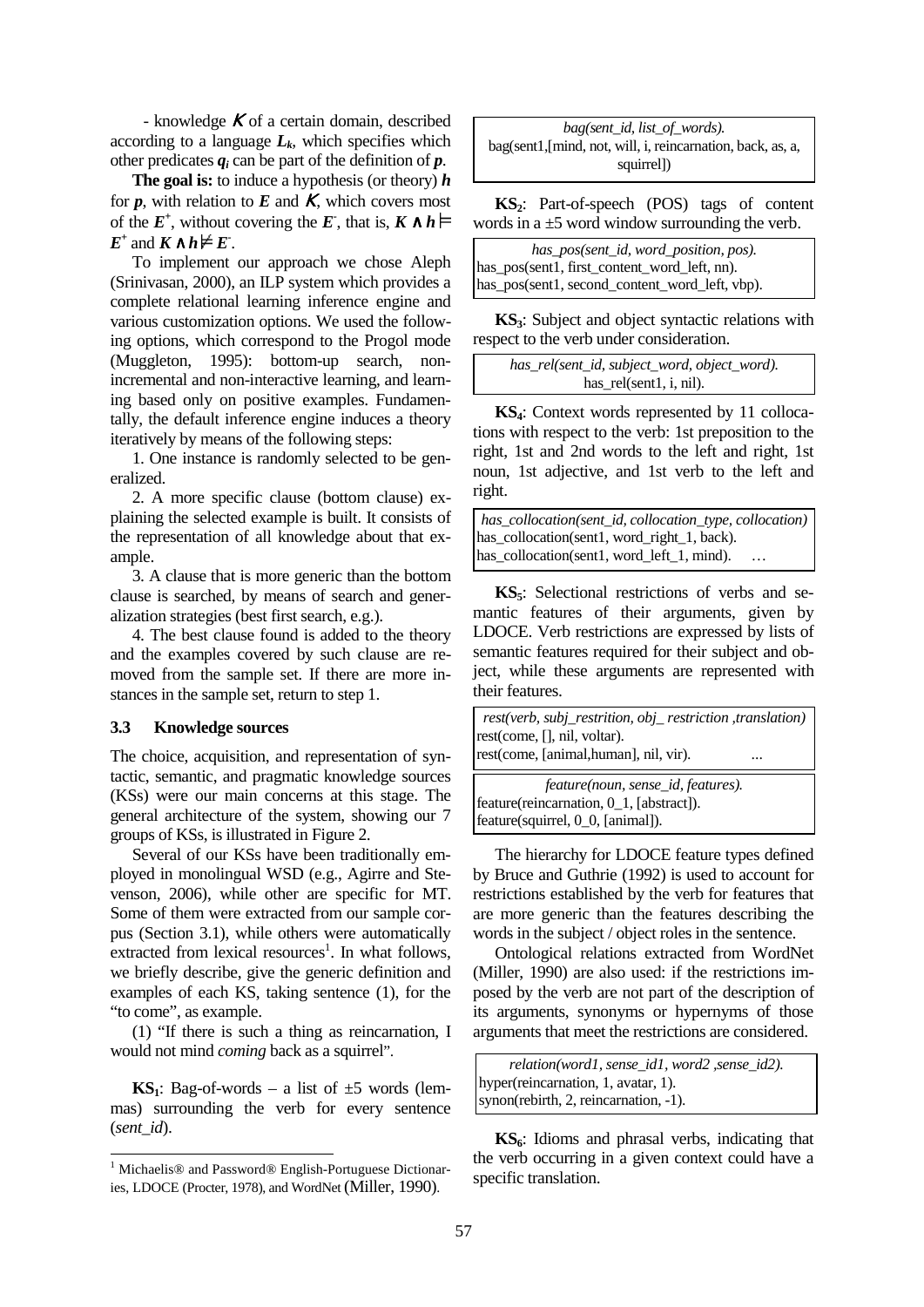

Figure 2. System architecture

*exp(verbal\_expression, translation)*  exp('come about', acontecer). exp('come about', chegar). …

**KS7**: A count of the overlapping words in dictionary definitions for the possible translations of the verb and the words surrounding it in the sentence, relative to the total number of words.

*highest\_overlap(sent\_id, translation, overlapping).* highest\_overlap(sent1, voltar, 0.222222). highest\_overlap(sent2, chegar, 0.0857143).

The representation of all KSs for each example is independent of the other examples. Therefore, the number of features can be different for different sentences, without resulting in sparseness in data.

In order to use the KSs, we created a set of rules

for each KS. These rules are not dependent on particular words or instances. They can be very simple, as in the example shown below for bag-of-words, or more complex, e.g., for selectional restrictions. Therefore, KSs are represented by means of rules and facts (rules without conditions), which can be intensional, i.e., it can contain variables, making the representation more expressive.

| has_bag(Sent,Word):-               |  |
|------------------------------------|--|
| bag(Sent,List), member(Word,List). |  |

Besides the KSs, the other main input to the system is the set of examples. Since all knowledge about them is expressed by the KSs, the representation of examples is very simple, containing only the example identifier (of the sentence, in our case, such as, "sent1"), and the class of that example (in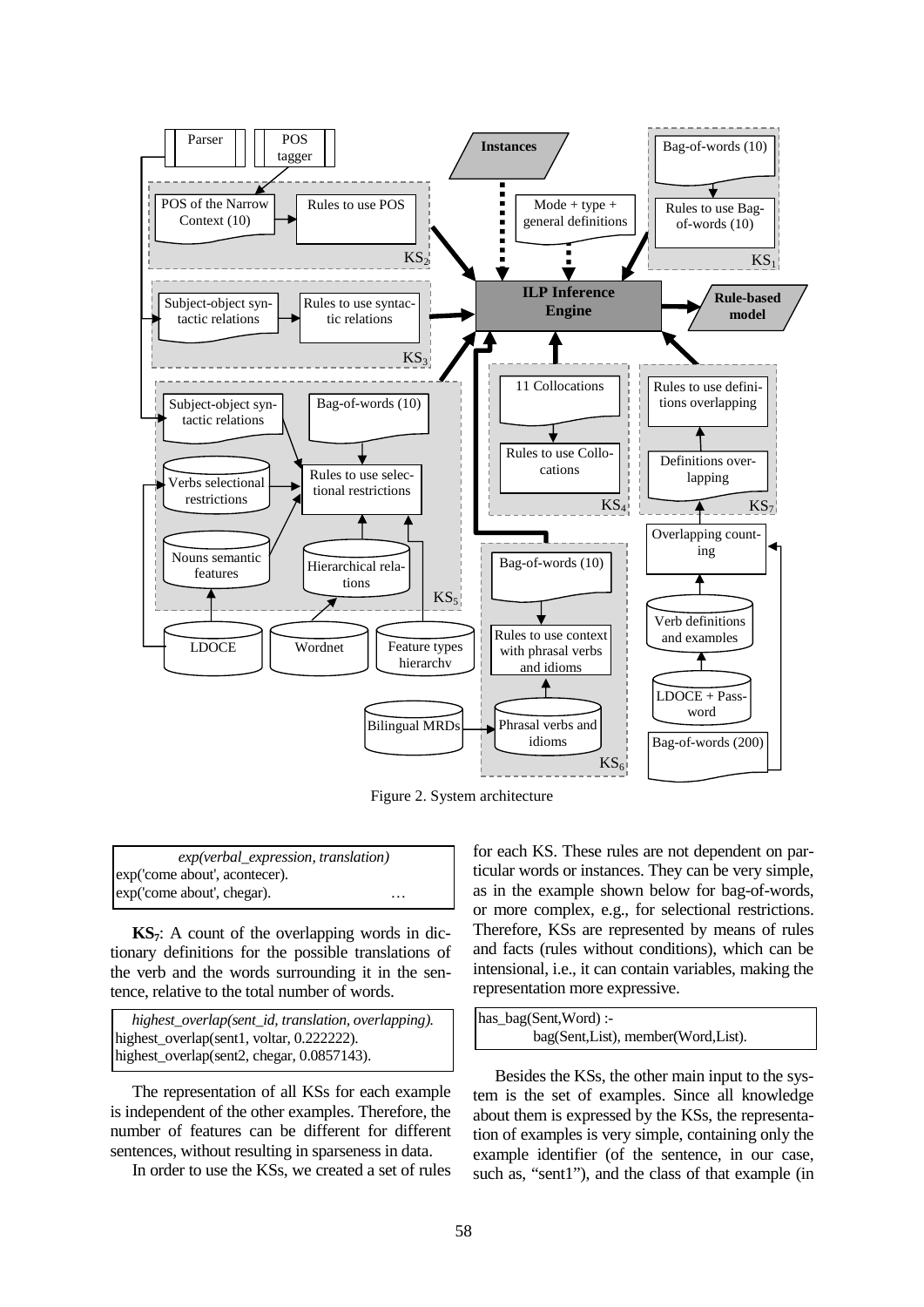our case, the translation of the verb in that sentence).

| sense(sent_id,translation).            |
|----------------------------------------|
| sense(sent1, voltar).                  |
| $ {\rm sense}({\rm sent2}, {\rm ir}).$ |

In Aleph's default induction mode, the order of the training examples plays an important role. One example is taken at a time, according to its order in the training set, and a rule can be produced based on that example. Since examples covered by a certain rule are removed from the training set, certain examples will not be used to produce rules. Induction methods employing different strategies in which the order is irrelevant will be exploited in future work.

In order to produce a theory, Aleph also requires "mode definitions", i.e., the specification of the predicates *p* and *q* (Section 3.2). For example, the first mode definition below states that the predicate *p* to be learned will consist of a clause *sense(sent\_id, translation)*, which can be instantiated only once (*1*). The other two definitions state the predicates *q*, *has\_colloc(sent\_id, colloc\_id, colloc)*, with at most *11* instantiations, and *has\_bag(sent\_id, word)*, with at most *10* instantiations. That is, the predicates in the conditional piece of the rules in the theory can consist of up to 11 collocations and a bag of up to 10 words. One mode definition must be created for each KS.

```
:- modeh(1,sense(sent,translation)).
:- modeb(11, has colloc(sent, colloc id, colloc)).
```
:- modeb(10, has\_bag(sent, word)). …

Based on the examples and background knowledge, the inference engine will produce a set of symbolic rules. Some of the rules induced for the verb "to come", e.g., are illustrated in the box below.

| 1. sense $(A, \text{sair})$ :                       |
|-----------------------------------------------------|
| has_collocation(A, preposition_right, out).         |
| 2. sense $(A, c \text{hegar})$ :                    |
| satisfy_restrictions(A, [animal,human],[concrete]); |
| has_expression(A, 'come at').                       |
| 3. sense $(A, \text{vir})$ :-                       |
| satisfy_restriction(A, [human], [abstract]),        |
| has_collocation(A, word_right_1, from).             |

The first rule checks if the first preposition to the right of the verb is "out", assigning the translation "sair" if so. The second rule verifies if the subject-object arguments satisfy the verb restrictions, i.e, if the subject has the features "animal" or "human", and the object has the feature "concrete". Alternatively, it verifies if the sentence contains the phrasal verb "come at". Rule 3 also tests the verb selectional restrictions and the first word to the right of the verb.

# **4 Experiments and results**

In order to assess the accuracy of our approach, we ran a set of initial experiments with our sample corpus. For each verb, we ran Aleph in the default mode, except for the following parameters:

**set(evalfn, posonly)**: learns from positive examples. **set(search, heuristic)**: turns the search strategy heuristic. **set(minpos, 2)**: establishes as 2 the minimum number of positive examples covered by each rule in the theory. **set(gsamplesize, 1000)**: defines the number of randomly generated negative examples to prune the search space.

The accuracy was calculated by applying the rules to classify the new examples in the test set according to the order these rules appeared in the theory, eliminating the examples (correctly or incorrectly) covered by a certain rule from the test set. In order to cover 100% of the examples, we relied on the existence of a rule without conditions, which generally is induced by Aleph and points out to the most frequent translation in the training data. When this rule was not generated by Aleph, we add it to the end of theory. For all the verbs, however, this rule only classified a few examples (form 1 to 6).

In Table 2 we show the accuracy of the theory learned for each verb, as well as accuracy achieved by two propositional machine learning algorithms on the same data: Decision Trees (C4.5) and Support Vector Machine (SVM), all according to a 10-fold cross-validation strategy. Since it is rather impractical to represent certain KSs using attribute-value vectors, in the experiments with SVM and C4.5 only low level features were considered, corresponding to  $\mathbf{KS}_1$ ,  $\mathbf{KS}_2$ , **KS3**, and **KS4**. On average, Our approach outperforms the two other algorithms. Moreover, its accuracy is by far better than the accuracy of the most frequent sense baseline (Table 1).

For all verbs, theories with a small number of rules were produced (from 19 to 33 rules). By looking at these rules, it becomes clear that all KSs are being explored by the ILP system and thus are potentially useful for the disambiguation of verbs.

# **5 Conclusion and future work**

We presented a hybrid relational approach for WSD designed for MT. One important characteristic of our approach is that all the KSs were